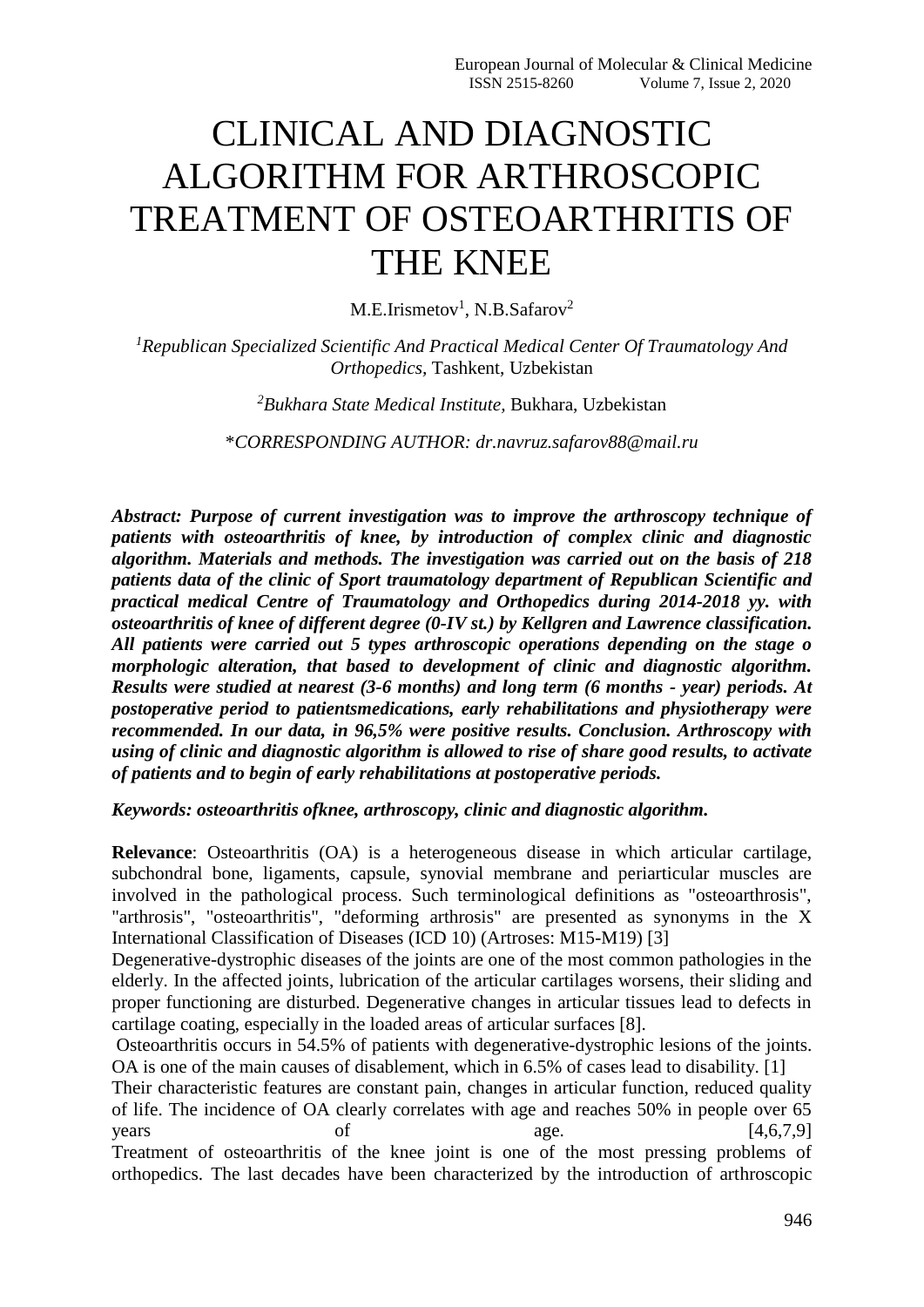techniques into the knee joint surgery, which greatly expanded the possibilities of diagnosing and treating osteoarthritis [2] The importance of arthroscopy in the treatment of osteoarthritis of the knee is currently increasing. There is still no comprehensive clinical diagnostic algorithm that would have indications and contraindications in the treatment of osteoarthritis of the knee joint.

Objective: To improve the results of arthroscopic treatment of patients with osteoarthritis of the knee joint, through the introduction of a comprehensive clinical diagnostic algorithm.

#### **Materials and methods**

218 patients treated in 2014–2018 from the Department of Sports Traumatology of Republican Spezialized Centre of Traumatology and Orthopedics, underwent arthroscopic treatment with osteoarthritis of the knee joint at various degrees. The age of patients ranged from 40 to 80 years. 156 (71.6%) were women and 62 (28.4%) were men. In the diagnosis of osteoarthritis of the knee joint, clinical, radiographic, goniometric, MRI and X-ray densitometric studies were performed. Clinical studies included: clarifying complaints, collecting history, examination, palpation of the damaged area, determining the range of motion in the joint. We used the Kellgren and Lawrence classifications to determine the degree of osteoarthritis [7]. In this classification there are 5 degrees from 0 to IV degree. 0 and IV degree was not included in our study. We believe that with IV degree of osteoarthritis arthroscopy is not effective. In 0 degree of osteoarthritis, if no structural changes are identified, can be treated conservatively. In our study, the following degrees of osteoarthritis were determined in patients: grade I - 19 patients (8.7%), grade II - 104 patients (47.7%), grade III - 95 patients (43.6%). In 158 (72.4%) patients, osteoarthritis was accompanied by synovitis.

All 218 patients underwent arthroscopic diagnostic and simultaneous treatment. Knee arthroscopy was performed with a KARL STORZ arthroscope (Germany). 0.9% saline was used in the operating environment. The operations were performed under the general and spinal anesthesia. Arthroscopy was performed with standard antromedial and antrolateral approaches. If necessary, additional access was used. Arthroscopy was carried out using standard research methods. In the process of arthroscopic intervention, cruciate ligaments, the integrity and thickness of the capsule, the state of hyaline cartilage, damage of menisci, degenerative-dystrophic changes, the presence and amount of free fluid in the joint cavity and its character, the state of synovial folds were investigated. In synovitis, when the synovial membrane is hypertrophied, debridement is performed. If a free osteochondral fragment is detected in the chamber of the knee joint, it is removed from the joint with a special arthroscopic clamp. With limited movements in the joint, the patella is mobilized with arthroscopic scissors. A damaged or degeneratively altered posterior horn of the medial meniscus is resected. The edges of the meniscus align with shavering. Foci of chondromalacia in the joints are treated with shivering. It is drilled with  $\varnothing = 2$  mm with the spokes tunnel the chondramal center of the femoral or tibial bone through the articular surfaces towards the bone marrow canal. Moreover, the perforation of the tunnels on the femoral and tibial bones is performed at a distance of at least 5 mm from each other. Based on clinical complaints, goniometric, x-ray, MRI, x-ray densitometricanalysis, we developed a clinical diagnostic algorithm for the treatment of OA of the knee joint. (1 table) We have conducted 5 types of arthroscopic surgery in 218 patients with knee OA. The first type of operation — local debridement with meniscectomies was performed in 1– and 5 cases (on a table 1.) in 35 (16%) patients, the second type of operation  $-$  local debridement with subchondral tunneling was performed on 2,6,7 and 10 cases (on a table 1) in 41 ( 18.8%) patients, the third type of operation - partial debridement standard of subchondral tunneling was carried out 2,3,6,7,9 and 10 cases (according to the table 1) in 58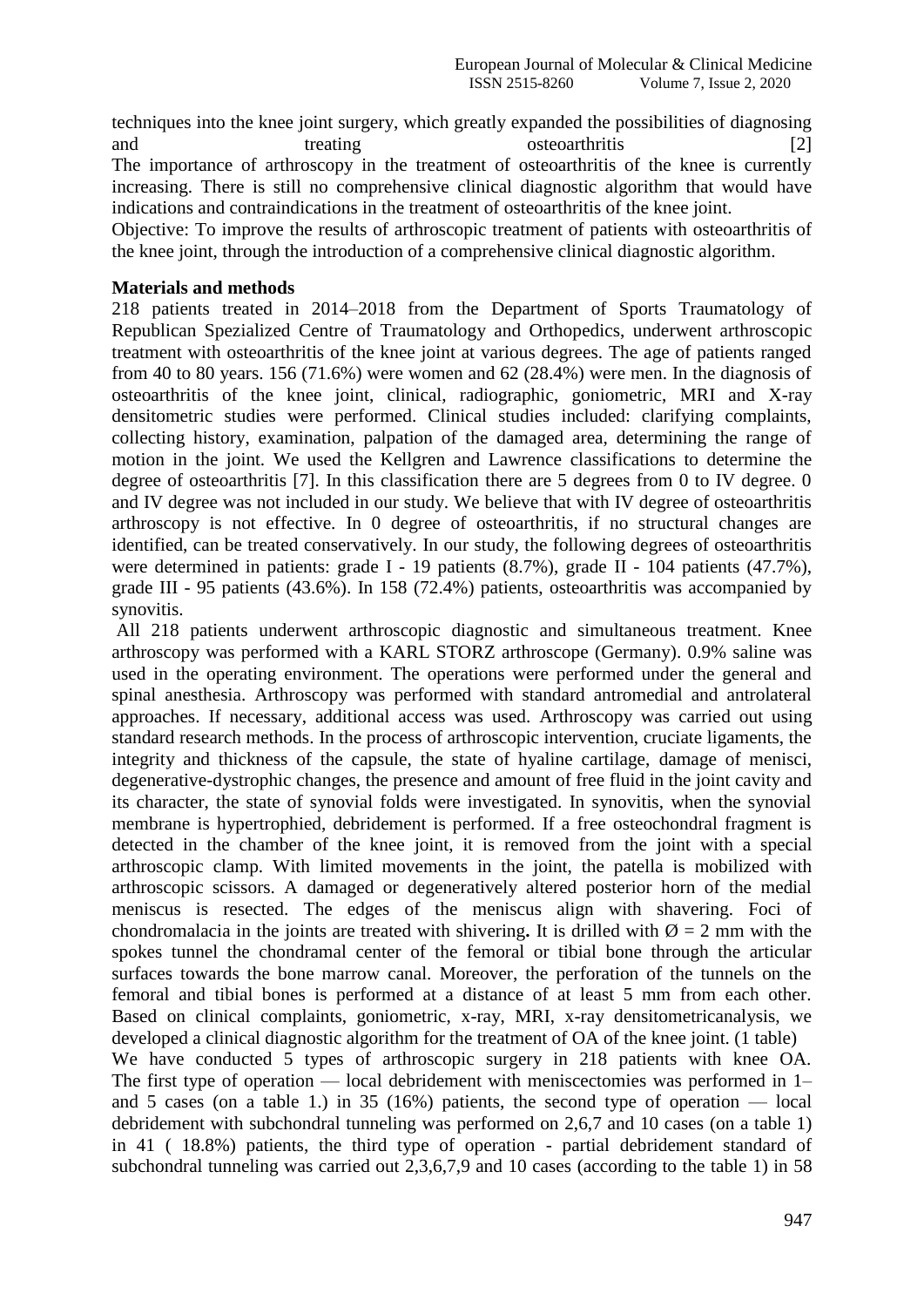$(26,6%)$  patients, the fourth type of operation is shown in table 3, 4,7,8 and 11, full debridement with standard subchondral tunneling in 53 (25.2%) patients, the fifth type of operation is given (in the table 1)  $4,7,8,11$  and 12, complete debridement with deep subchondral tunneling in 31 (13.4%) patients.

This operation allows you to simultaneously solve several problems, including improving nutrition and remodeling of cartilage tissue and reduces pressure in the subchondral zone, and increases bone density, improves the arthro-kinematics of the knee-femoral and femoral-tibial joint, normalizes the regulation of synovial fluid formation  $(1 - table)$ .

1- table

## Clinical and diagnostic algorithm for arthroscopic treatment of osteoarthritis of the knee joint

| Clinical<br>examination<br>Goniomet                                  |                                                        |                                                 |                                          |                                                                                                   | X-ray<br>densitometry     |                                  | Arthroscopic locale      | Arthroscopic Locale                         |                          | nmeling<br>Partial arthroscopic<br>standard |                          | <u>tunneling</u><br>Full depridement        |                          | subchondral<br>debridement              |                          |
|----------------------------------------------------------------------|--------------------------------------------------------|-------------------------------------------------|------------------------------------------|---------------------------------------------------------------------------------------------------|---------------------------|----------------------------------|--------------------------|---------------------------------------------|--------------------------|---------------------------------------------|--------------------------|---------------------------------------------|--------------------------|-----------------------------------------|--------------------------|
| Co<br>mpl<br>aints                                                   | ry                                                     |                                                 |                                          |                                                                                                   | Densitometri              |                                  |                          | Debridement<br>Subchondral                  |                          | subchondral<br>debris                       |                          | subchondral<br>مصامعه<br>standard           |                          | Full                                    | tunneling<br>deep        |
|                                                                      | Mo<br>ve<br>me<br>nt<br>of<br>the<br>kne<br>$e^0$      | Am<br>plit<br>ude<br>of<br>mo<br>ve<br>me<br>nt | $X -$<br>ray                             | <b>MRI</b>                                                                                        | c indicatorsT<br>- Score: |                                  |                          | Numb<br>of<br>er                            |                          | Number<br>of                                |                          | Numb<br>of<br>er                            |                          | Numb<br>of<br>er                        |                          |
|                                                                      |                                                        |                                                 |                                          |                                                                                                   |                           |                                  |                          | tunnels                                     |                          | tunnels<br>5                                |                          | tunnels                                     |                          | tunnels                                 |                          |
|                                                                      |                                                        |                                                 |                                          |                                                                                                   | N<br><b>or</b><br>m       | Osteope<br>nia, Oste<br>oporosis |                          | u<br>$\mathbf n$<br>ti<br>$\mathbf{1}$<br>3 | 5<br>an<br>d<br>mo<br>re | unti<br>13                                  | an<br>d<br>m<br>or<br>e  | u<br>$\mathbf n$<br>ti<br>$\mathbf{1}$<br>3 | 5<br>an<br>d<br>mo<br>re | <b>u</b><br>$\mathbf n$<br>ti<br>1<br>3 | 5<br>an<br>d<br>mo<br>re |
| Pain<br>in<br>the<br>knee<br>joint                                   | Kn<br>ee<br>mo<br>ve<br>me<br>nt<br>180<br>$-0-$<br>50 | 130<br>$\Omega$                                 | Gon<br>arthr<br>osis<br>T<br>degr<br>ee. | Chondrom<br>alacia<br>$-0$<br>Meniscop<br>athy with<br>damage                                     | $\geq$<br>0.<br>9         |                                  | $+$                      | $\overline{\phantom{0}}$                    |                          |                                             | $\overline{\phantom{m}}$ | $\overline{\phantom{0}}$                    | $\overline{a}$           | $\overline{\phantom{m}}$                | $\overline{a}$           |
|                                                                      |                                                        |                                                 |                                          |                                                                                                   |                           | From -1<br>to $-2.4$<br>$-2,5>$  | $+$                      | $\overline{a}$                              |                          |                                             | $\overline{a}$           | $\overline{a}$                              |                          | $\overline{\phantom{0}}$                |                          |
| Loc<br>al<br>pain<br>in<br>the<br>knee<br>joint                      | Kn<br>ee<br>mo<br>ve<br>me<br>nt<br>175<br>$-0-$<br>65 | 110<br>$\Omega$                                 | Gon<br>arthr<br>osis<br>L<br>degr<br>ee  | Chondrom<br>alacia I -<br>II degree.<br>Meniscus<br>infection,<br>Meniscop<br>athy with<br>damage | $\geq$<br>0.<br>9         |                                  | $\overline{\phantom{a}}$ | $\overline{a}$                              | $^{+}$                   |                                             | $+$                      | $\overline{a}$                              | $\overline{a}$           | $\overline{\phantom{a}}$                |                          |
|                                                                      |                                                        |                                                 |                                          |                                                                                                   |                           | From -1<br>to $-2.4$<br>$-2,5>$  | $\overline{\phantom{a}}$ | $+$                                         |                          | $^{+}$                                      | $\overline{a}$           | $\overline{a}$                              |                          | $\overline{\phantom{a}}$                |                          |
| Co<br>mm<br>on,<br>diff<br>use<br>pain<br>in<br>the<br>knee<br>joint | Kn<br>ee<br>mo<br>ve<br>me<br>nt<br>175<br>$-0-$<br>65 | 130<br>$\mathbf{0}$<br>110<br>$\Omega$          | Gon<br>arthr<br>osis<br>I<br>degr<br>ee  | Chondrom<br>alacia II -<br>III degree<br>meniscopa<br>with<br>thy<br>damage,<br>synovitis         | ><br>0.<br>$\mathbf Q$    |                                  |                          | $\overline{a}$                              |                          |                                             | $^{+}$                   | $\overline{a}$                              | $^{+}$                   | $\overline{\phantom{a}}$                |                          |
|                                                                      |                                                        |                                                 |                                          |                                                                                                   |                           | From -1<br>to $-2.4$<br>$-2,5>$  |                          | $\overline{\phantom{0}}$                    |                          | $^{+}$                                      |                          | $^{+}$                                      |                          | $\overline{\phantom{0}}$                |                          |

### **Results and its discussion**

The study included patients with osteoarthritis of the knee at various degrees. This disease is most common in elderly patients, and the presence of secondary diseases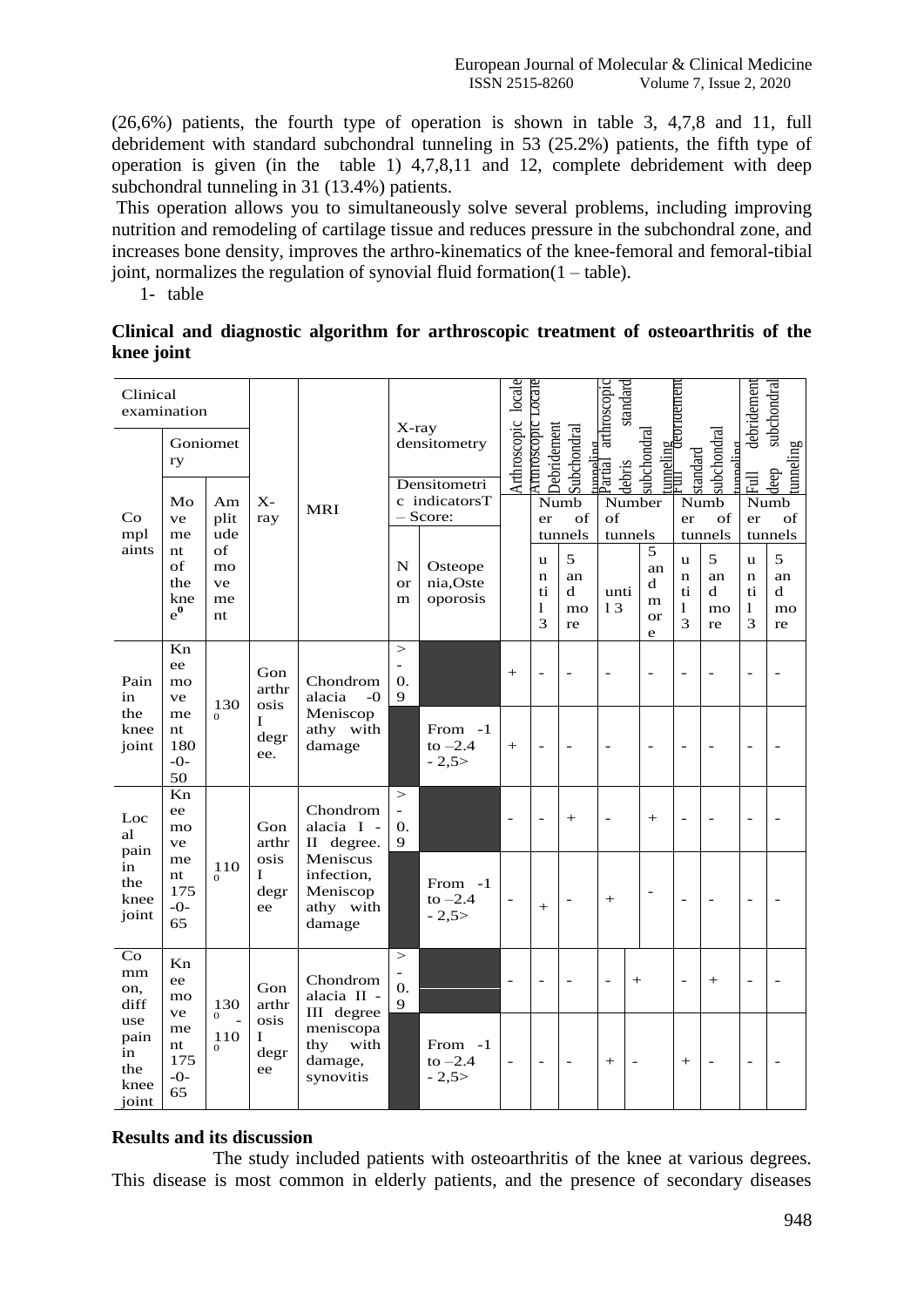affects the outcome of the surgery. In all 5 types ofperformed operationsexcellent and good results wereachieved. After operation, pain at rest has disappeared the next day. From the next day, patients were prescribed a dose load on the operated leg, followed by a gradually increasing of the load.In for 3-5 daysafter surgery, development of the joint has begun. After 10 days, full load was allowed on the operated limbs. Full flexion was allowed after 2 weeks. In all patients, the function of the knee joint was restored, the amplitude of movement increased, the discomfort in the joint decreased and disappeared. In all patients after surgery, no somatic changes were observed. The closest (from 3 to 6 months) and remote (from 6 months to 1 year) results were analyzed in all patients. In 194 patients, the pain at rest in the knee joint disappeared completely,in 24 patients pain remained with the load. After surgery, four patients had synovitis with arthralgiafor up to 6 months. The condition of these patients has improved after the conservative treatment with active therapeutic exercise (exercise therapy). Effective results were obtained in 191 patients within 3-6 months, while 214 patients received good results from 6 months to 1 year. This is based on the long duration of treatment in some patients. During the period of rehabilitation treatment, walking with orthopedic unloading of the joint and subsequent, gradually increasing load to the leg is recommended. In the postoperative period, patients are recommended medication, early rehabilitation and physiotherapy.

According to our data, the department of Sports trauma at the Republican Centre of Traumatology and orthopaedicsachieved 96.5% of the effect simultaneously from arthroscopic techniques of local, partial, extended debridement, standard and deep subchondral tunneling with osteoarthritis of the knee joint at different stages.

### **Conclusion:**

1. The introduction of a clinical diagnostic algorithm for the arthroscopic treatment of osteoarthritis of the knee joint has made it possible to obtain good results through selective intervention.

2. Arthroscopic treatment using the clinical diagnostic algorithm allows activating patients and starting the rune rehabilitation measures in the post-operative period.

### **Literatures:**

- [1] Makushin V.D. "Surgical treatment of heterogeneous deforming arthrosis of the knee joint" Genius Orthopedics No. 1, 2001. From 18-24
- [2] A.A. Gritsyuk "Tactics of treating the initial manifestations of deforming arthrosis of the knee joint" Genius Orthopedics No. 2, 2004. C 94
- [3] Stogov M.V. "Laboratory tests in preclinical diagnosis of osteoarthritis analytical review" Genius Orthopedics number 1, 2016 from 96-103.
- [4] Ingrid Möller1, Myriam Gharbi2, Helena Martinez Serrano3, Marta Herrero Barbero3, Josep Verges Milano3 and Yves Henrotin4 "Effect of chondroitin sulfate on soluble biomarkers of osteoarthritis: osteoarthritis patients »BMC Musculoskeletal Disorders (2016) 17: 416
- [5] Tarasenko L.L. "MRI-picture of the knee joint in the long-term period after medical arthroscopy in the pathology of articular cartilage" Genius of Orthopedics No. 4, 2008. C 96-103.
- [6] Ray Marks "Depressive Symptoms among Community-Models Knee Osteoarthritis: Extent, Interrelationships, and Predictors" American Journal of Medicine Studies, 2013, Vol. 1, No. 3,
- [7] Rodionova S.S. "Rational choice of treatment for the initial stages of gonarthrosis in patients suffering from systemic osteoporosis" Bulletin of Traumatology and Orthopedics named after NNPriorov №2 2014 g 52-56